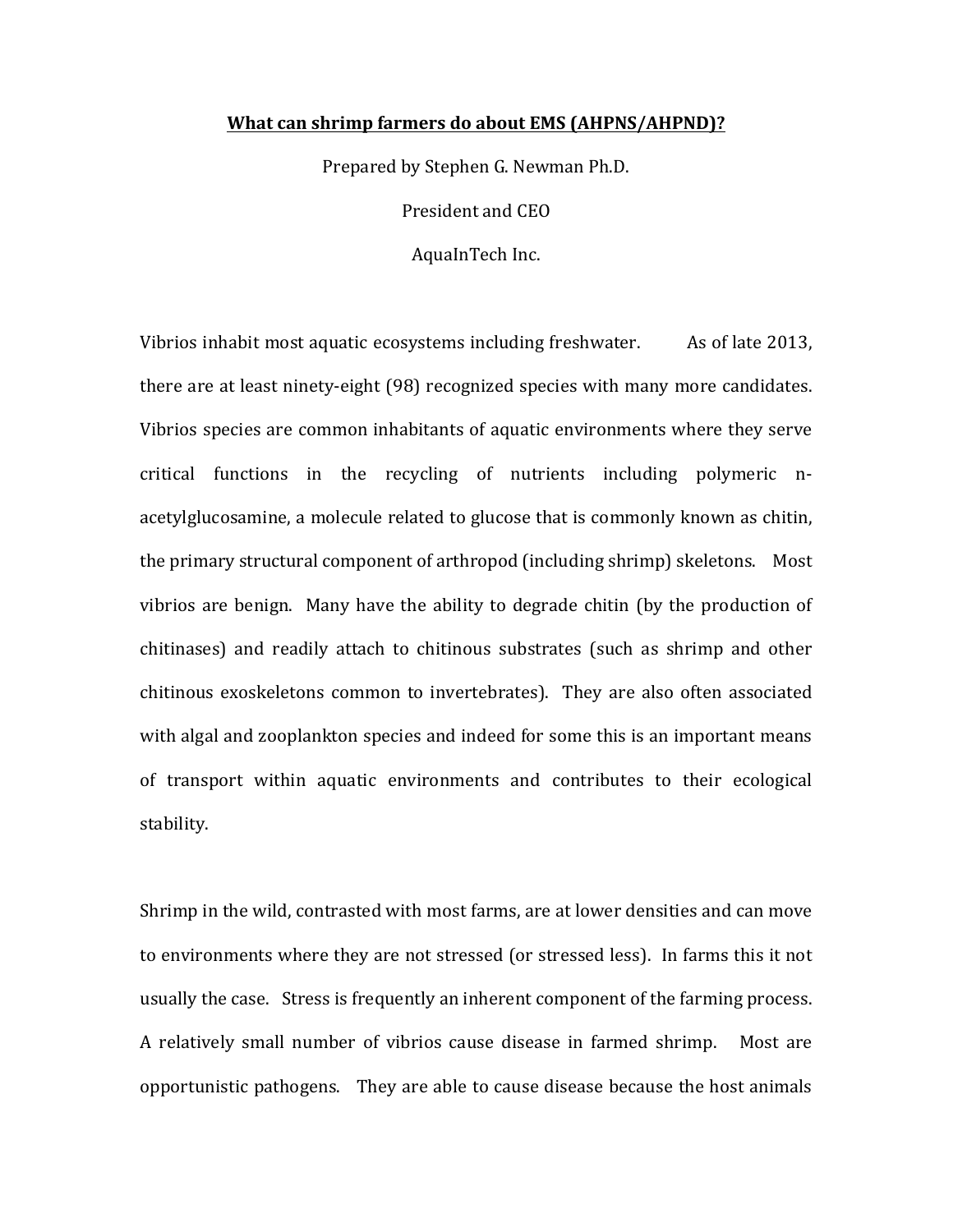are stressed and impaired in their ability to fight them off. Only a relatively few are obligate pathogens that cause disease just by being present. Among the obligate pathogens there are a wide range of species and a wide range of pathogenicity. Obligate pathogens cause disease in healthy animals. The most virulent of these kill shrimp at very low levels of exposure in the water or when consumed. Contrary to the mythology that pervades the industry not all of them are unable to ferment sucrose thus forming green colonies on the media that is typically used to select for vibrios, TCBS. Many form vellow colonies on TCBS. I Vibrios readily exchange genetic material with each other as well as with other bacterial species and they are undergoing a constant process of evolution, thus the rapid changes seen in antibiotic resistance (due to the acquisition of genes encoding for these traits) and no doubt a myriad of other phenotypic characteristics including possibly those observed in the etiologic agent(s) of AHPND.

*V.* parahaemolyticus is a common inhabitant of most marine, estuarine and indeed some fresh water ecosystems. Most strains are not pathogenic and pose no threat. Given that a major cause and the reported number one cause of seafood poisoning in the USA and in many other countries is due to toxigenic strains of this bacteria from fisheries caught product it is constantly being tested for in final product. In fact the bacteria is commonly found in seafood and when it does not contain the appropriate toxin producing genes is not of any concern. It is harmless to ingest.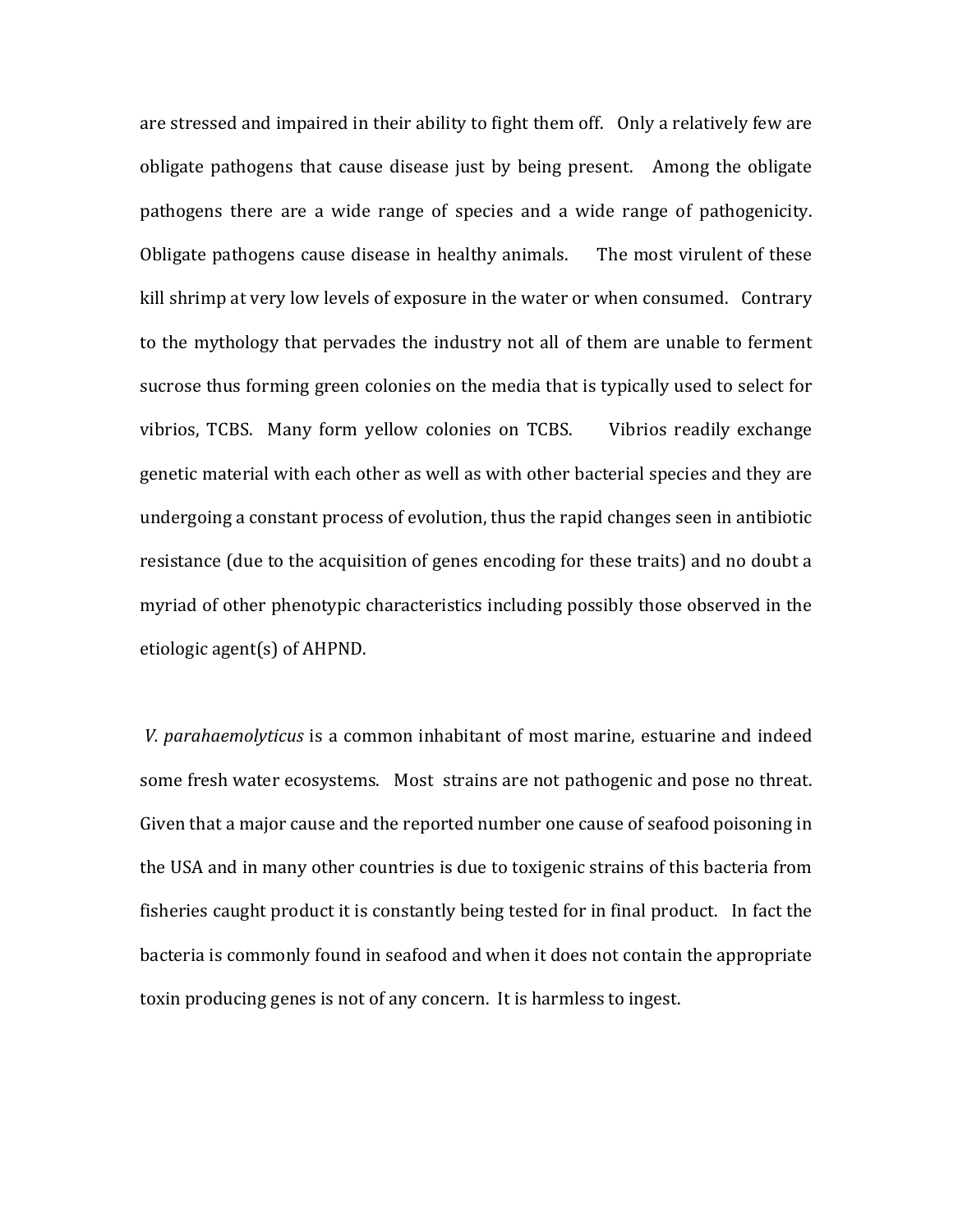The advent of genomic taxonomy has been instrumental in allowing differentiation between isolates that are phenotypically and biochemically apparently identical as determined by conventional biochemical testing. These tools are no longer considered to be sufficient for accurate identification of some species and in order to determine a scientifically agreed upon name sufficient genomic characterization must occur or there is a significant risk of misidentifying some species. The group of bacteria that the etiologic agent(s) of AHPND is a member of (*Vibrio parahaemolyticus*) is particularly prone to this. Developing tools that are specific for the species that is causing a problem can only be done when bacteria can be reliably identified and characterized. Even very small differences that are consistent can be exploited to develop tools that are critical to the ability to localize the pathogen and come to a more complete understanding of where it is in the environment, where it comes from and how it might be controlled. Until these tools are available care must be taken in ascribing all cases of the disease to a single strain of bacteria and the possibility always exists that the strain might be sufficiently unique to merit becoming another vibrio species (#99).

Farmers should appreciate that it is very difficult if not possible to totally eradicate these or any other group of bacteria. Nor is this necessarily desirable. As most vibrios are benign and serve a useful purpose, eliminating them opens up niches for other species that may not be benign. There are many species of bacteria that can cause mortality in shrimp, not just vibrios.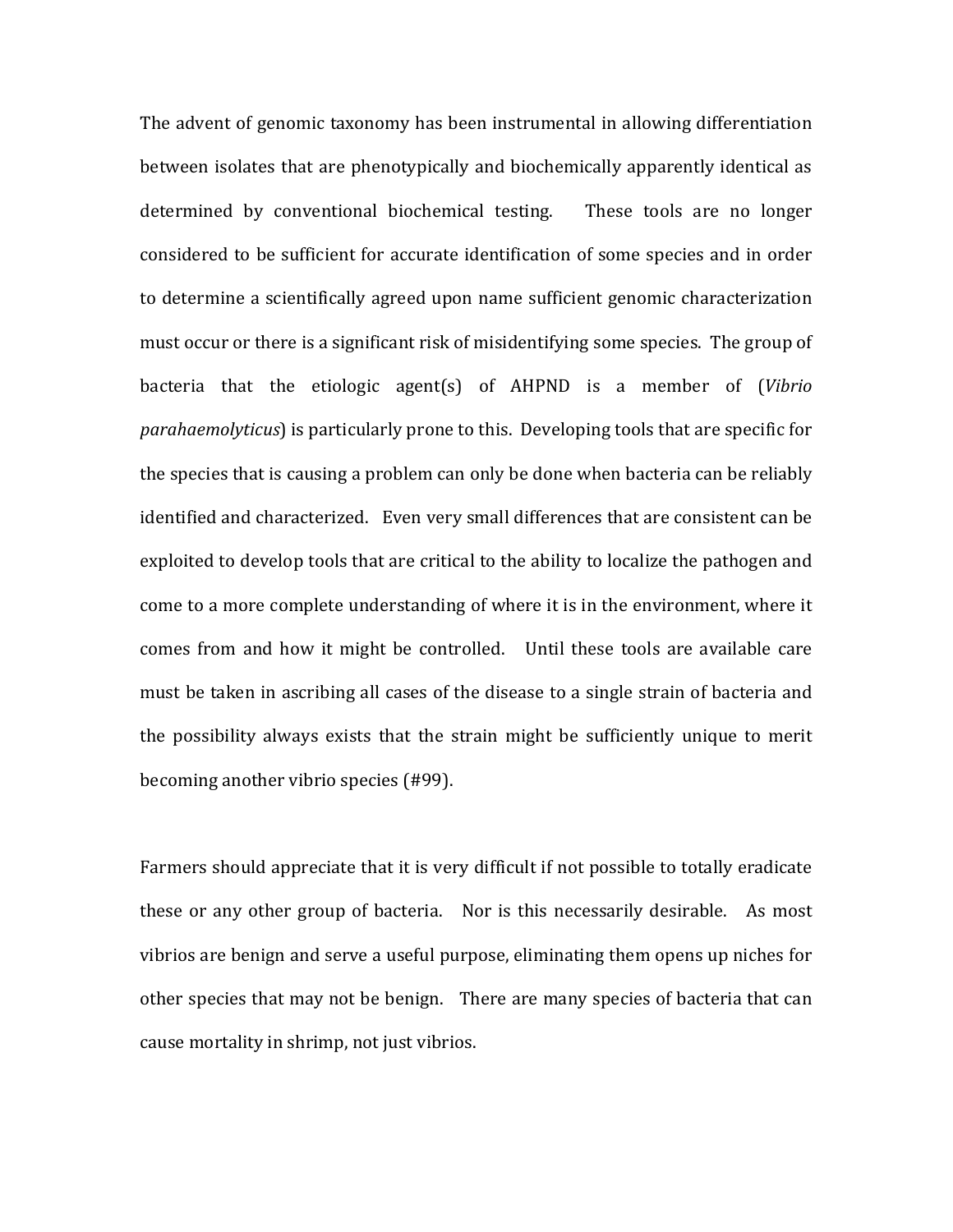Probably the most widely known member of the species is *Vibrio cholerae*, some strains of which cause cholera, a serious life threatening disease. There appears to be many similarities between this organism and the etiologic agent(s) of AHPND. As with the other members of the vibrio taxon there are many sub-species of *V*. *cholerae* that are not virulent. The same goes for *V. parahaemolyticus*. Only a few strains of *V. cholerae* are highly virulent (for humans) and they cause a serious diarrheal disease when people drink contaminated water and ingest typically more than a million bacteria at one time. A number of strains of *V. parahaemolyticus* are highly virulent for humans and can also cause an acute diarrheal disease (indeed this bacterial species has been implicated as the number one cause of seafood related food poisoning globally). Proper treatment to restore the electrolyte imbalance along with common antibiotics to lessen the chances of complications easily cures cholera. Severe cases of *V. parahaemolyticus* food poisoning are treated the same way.

While it can be quite deadly, cholera is easily treated (and prevented). The pathogen acts primarily through the gut as apparently does the etiologic agent of AHPND. *V. cholera* has been widely studied and much is known about how it produces disease and what its role and niches are in the aquatic ecosystems it lives and thrives in. It is ubiquitous and is associated with phyto and zooplankton species that provide a ready vehicle for spreading it. It also is a biofilm former as are many other vibrio species (and many other bacteria). *V. parahaemolyticus* has also been well studied and occupies a niche very similar to that of *V. cholerae*.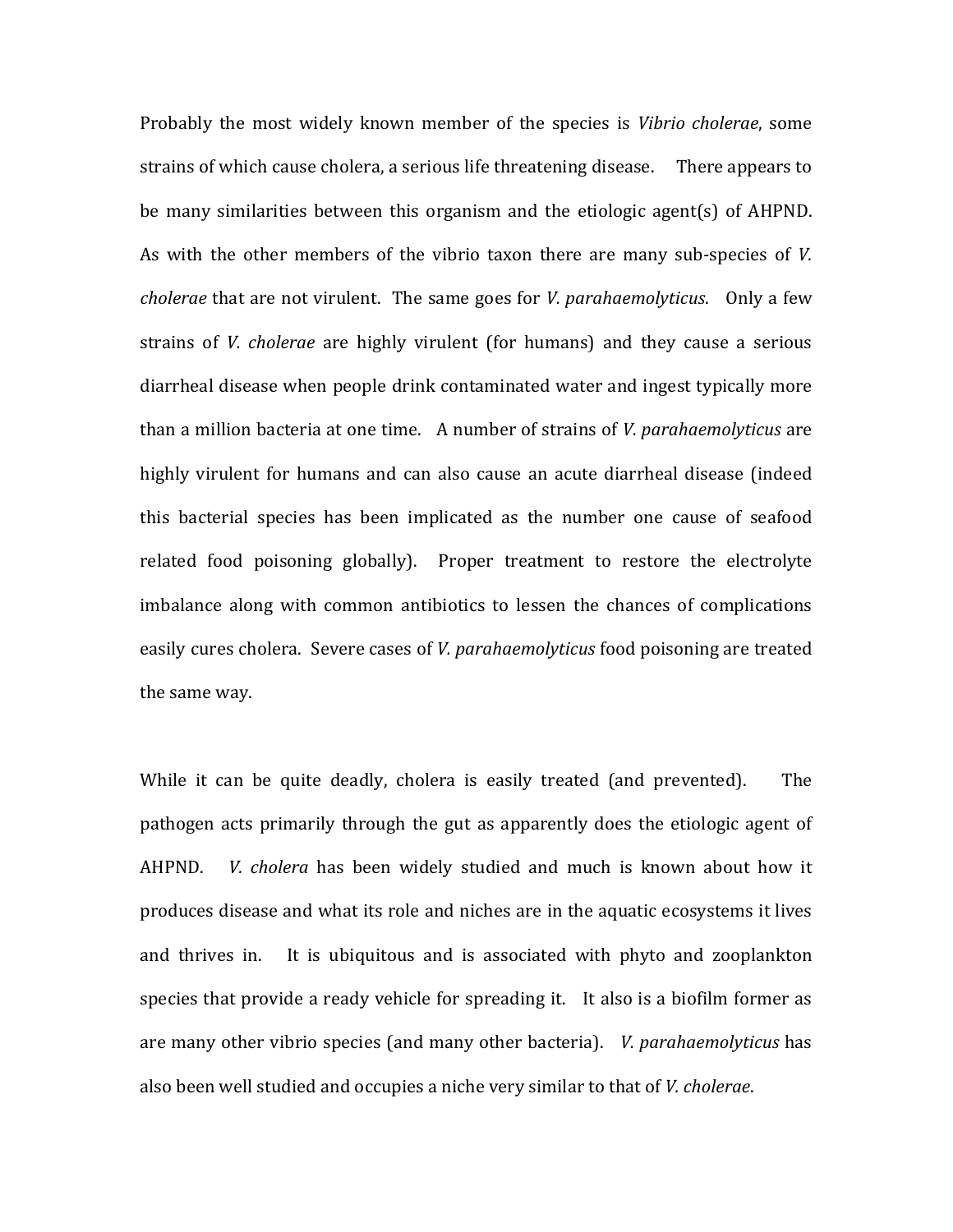There are many similarities between cholerae and AHPND. Cholera typically becomes problematic when drinking water and sewage systems are not properly segregated. In many parts of the world the all too common practice of shrimp farms in many of the affected areas using effluents as influents is analogous. In China where the first reports of the disease are documented (although that does not mean that is did not appear elsewhere earlier) this is a common practice. In some cases this is blatant and in others not readily so. Currents from discharged waters carry vectors that act to move the pathogen(s) far and wide.

In the early 1990's cholera rapidly spread along more than a 1000 miles of Peruvian coast in a very short period of time and, it is well documented that as it followed rivers and streams, much of Latin America was affected. There is reliable evidence that shows that the etiologic agent of AHPND has also been spread similarly. The disease has moved in a manner that strongly suggests that this may be an important route of transmission. As with *V. cholera, V. parahaemolyticus* tolerates a wide range of salinities, pH, temperatures and nutrient conditions. *V. parahaemolyticus* will grow at a wide range of salinities (although most strains apparently cannot survive in fresh water) and a pH range from  $6$  to  $10$ . It is well documented that both species of bacteria readily piggyback on many different potential vectors.

*V.* cholerae and *V. parahaemolyticus* are both commonly found associated with many different species of marine plankton. Producing a wide range of enzymes as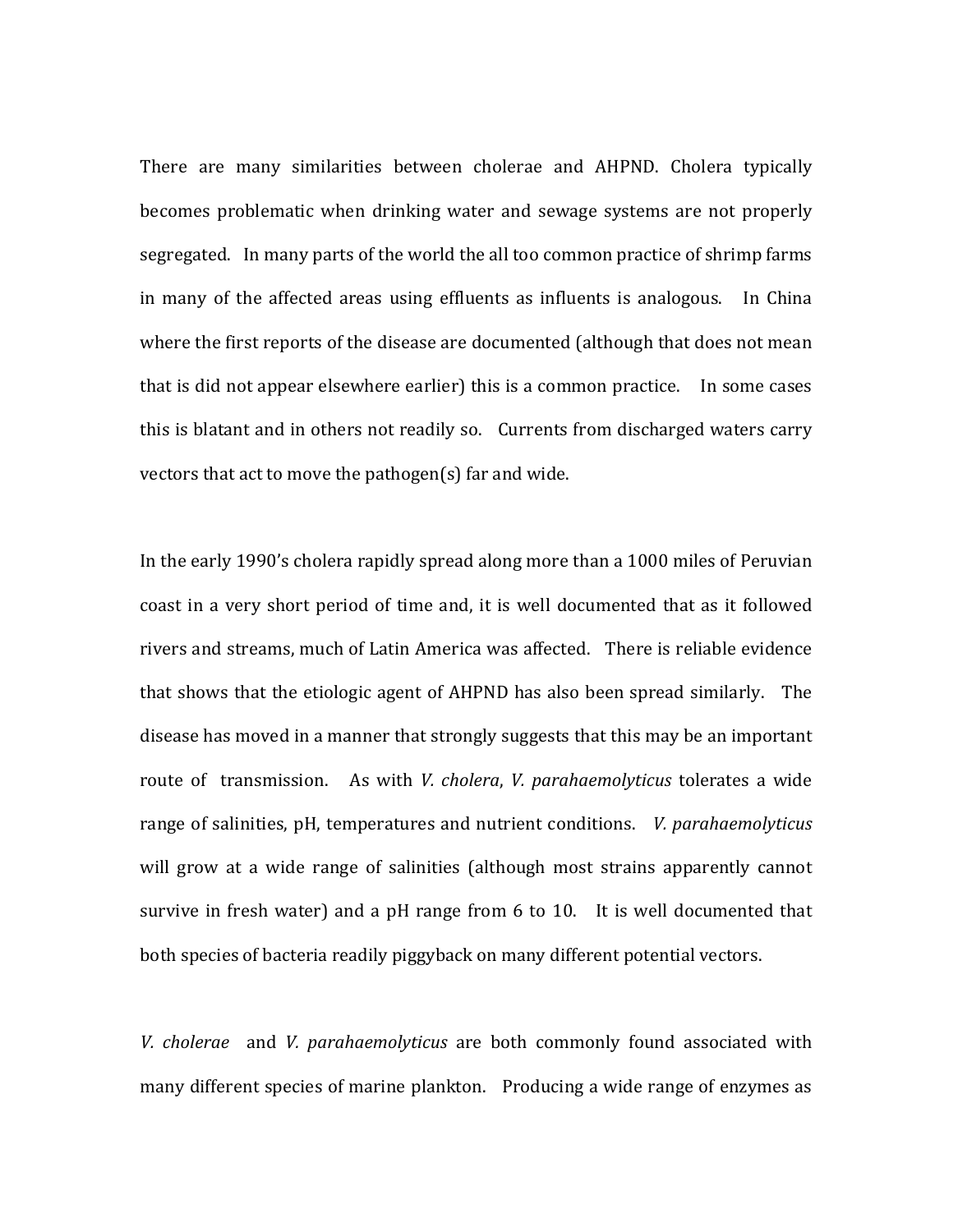with most of the other vibrios they readily attach to chitin, the surfaces of algae (many of which are slimy by nature) and other similar substrates. Vibrios can be found attached to blue green algae (cyanophytes or more accurately cyanobacteria), diatoms, dinoflagellates and many other algae species as well as macrophytes, aquatic plants, etc. Zooplankton is thought to be one of if not the most important means by which *V. cholerae* is spread. *V. parahaemolyticus* also readily attaches to and is moved by zooplankton. Clearly the etiologic agent of AHPND occupies many niches. This could explain how it seems to move so easily and why eradication and/or control will not be a simple matter. To compound matters pathogenic strains of cholerae have also been recovered from bilge in ships that readily move between ports. It is highly likely that the same can be said of *V. parahaemolyticus.* The extremely wide range of *V. parahaemolyticus*, its ready filtering by bivalves and its presence in fish are all factors that could be important in what we are currently observing.

Biofilms occur everywhere. Probably the most familiar to humans is why we brush our teeth. They are implicated in a myriad of disease states and are an effective mechanism for bacteria to spread. A biofilm is an assemblage of organisms that have attached, typically to a surface of some kind (such as in the case of shrimp farming detritus on pond bottoms, the liners present on lined ponds and in the case of AHPND the stomach of the shrimp). This biofilm protects the bacteria within from the action of antibiotics and other bacteria that would seek to occupy the niche themselves.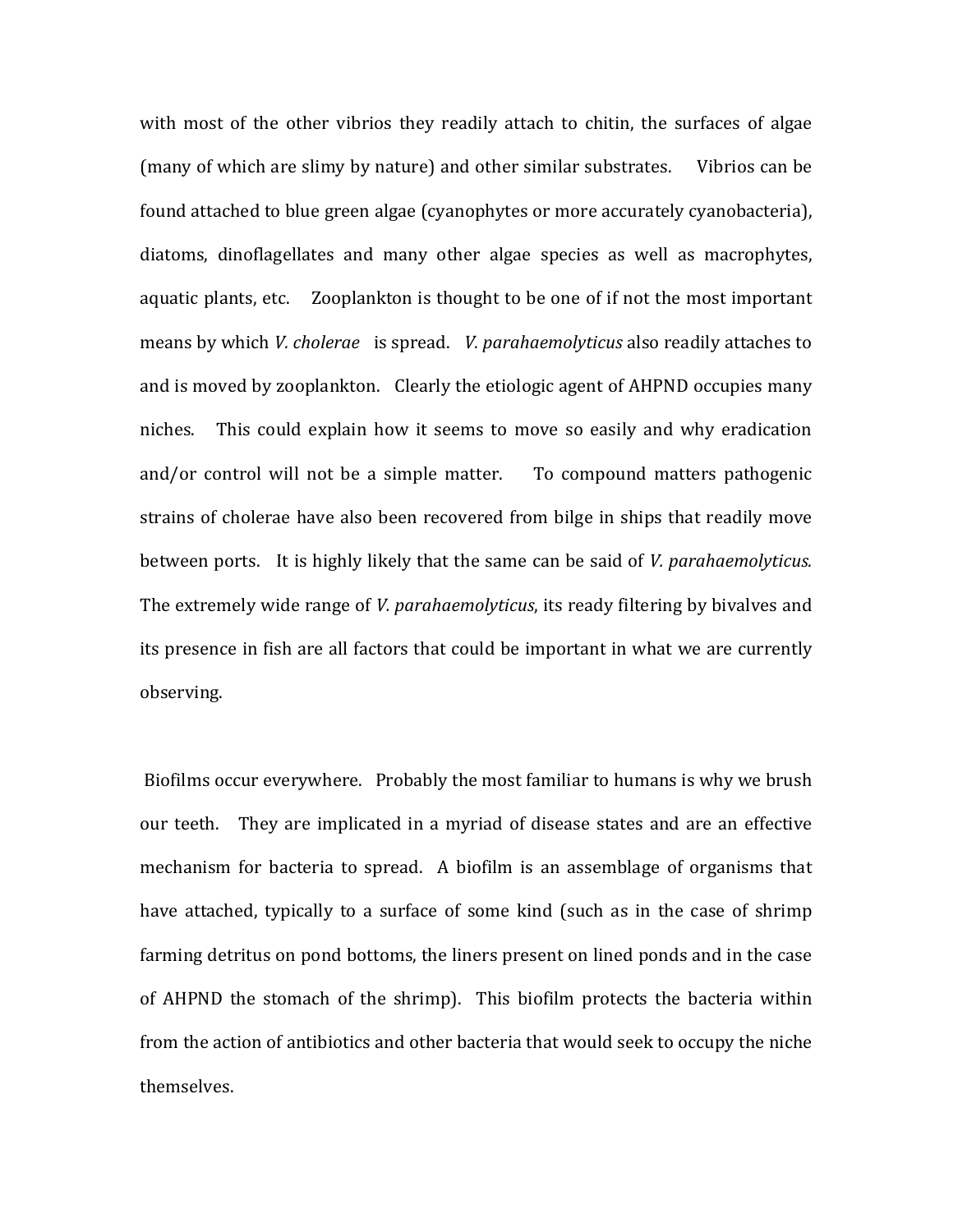Given the extremely common nature of biofilms they have been widely studied and characterized. Typically there are  $5$  stages involved in the process. The first is where the bacteria cells attach in a manner that is reversible to a cell surface. In the case of AHPND this would be when the bacteria first attach to the chitinous stomach and gastric mill surfaces in the shrimp. After this first step the bacteria form sticky materials, exopolymers that in a sense glue the bacteria to the surface. They are no longer easily detached and as the biofilm subsequently matures by the formation of micro-colonies these exopolysaccharides can protect the bacteria against antibiotics, disinfectants, herbal extracts, etc. The biofilm matures in a complex arrangement of bacterial cells that acts to protect the integrity of the biofilm while sill allowing normal metabolic activity of the cells. In the final state the biofilm begins to detach and the cells in the film disperse as a new biofilm develops. These detached cells can spread in the environment.

Efforts to control this disease began long before the identity was established. What was probably AHPND was first reported in China 4 years or so ago and has spread to a number of other countries. Its effect has been very severe. I am personally of the opinion that this strain of vibrio may already be in most shrimp farming countries (with some exceptions) and that it will spread slowly but inexorably into those environments that allow it to dominate at the expense of the other bacterial species that are present. Given the complex nature of the vibrio taxon there may be a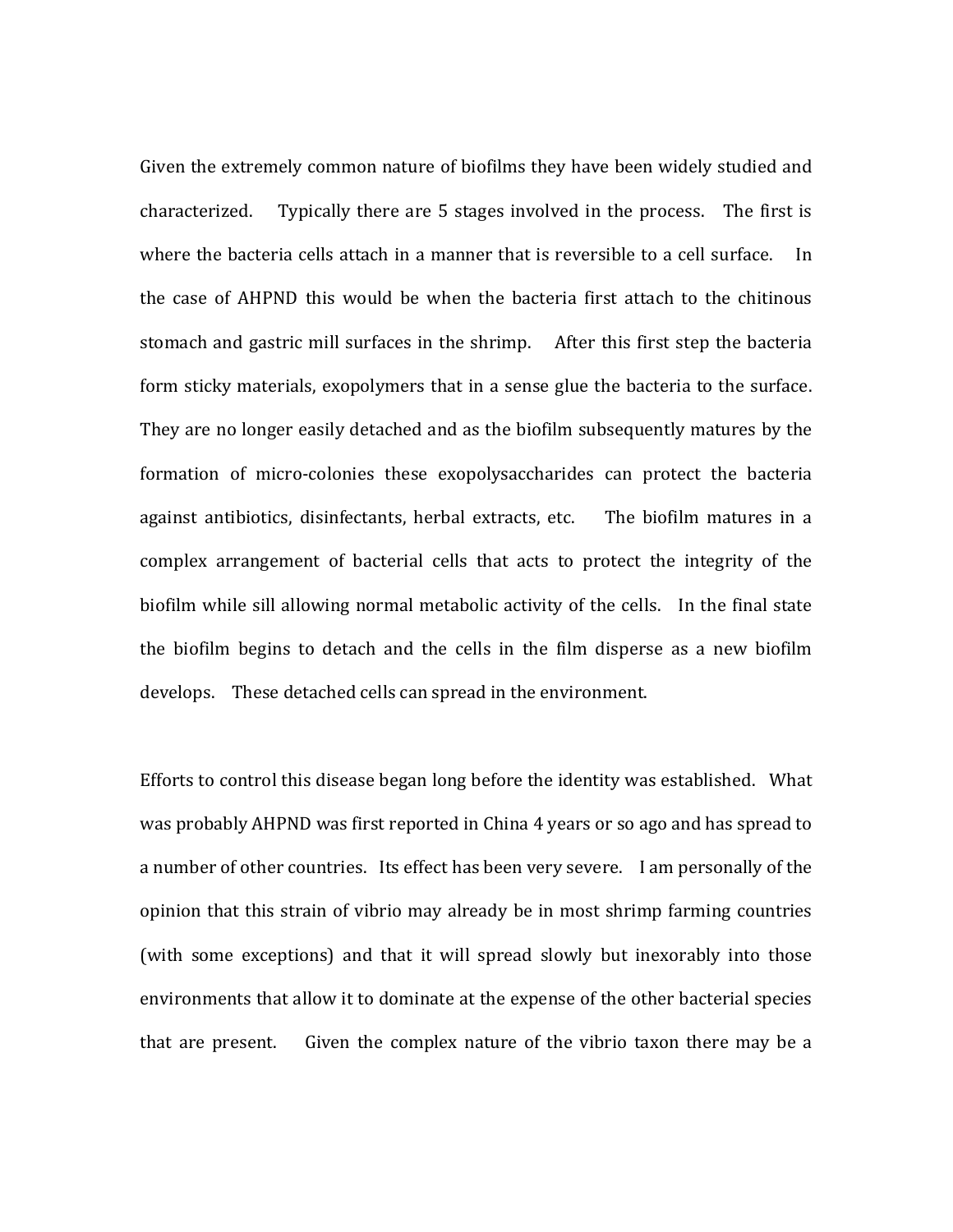number of things going on that make this a less than a straight forward problem to address.

This particular strain is an unusual pathogen (in shrimp) in terms of how it produces disease. Further analogies with cholera are apparent as it appears that it is a toxin based disease process where the bacteria colonize a limited surface and the toxin does the damage. Most other pathogenic vibrios invade the animal and though various toxins and their cell wall structural component, lipopolysaccharides (LPS) overwhelm the ability of the animal to defend itself with ensuing decline and death. It is does not appear to be invasive in the sense of finding its way into the animal through injuries or other mechanisms into the hemolymph. This explains why antibiotics do not stop the infection. If the antibiotics are not able to come in contact with the pathogen at sufficient levels to impact it by stopping it from growing or killing it, then they will not work. Since the abuse of antibiotics in shrimp farming has been a point of concern for some years now, although there is still and should be room for appropriate use of antibiotics, this is one example where any use of antibiotics would be considered inappropriate. Furthermore if it is present in a biofilm in the stomach this can serve to protect it from the action of many other types of compounds that could theoretically kill it. This will pose a serious challenge to those trying to develop treatment modalities.

There are a number of commonalities that have been observed about this disease process between the disease in SE Asia and in Mexico (where its presence was only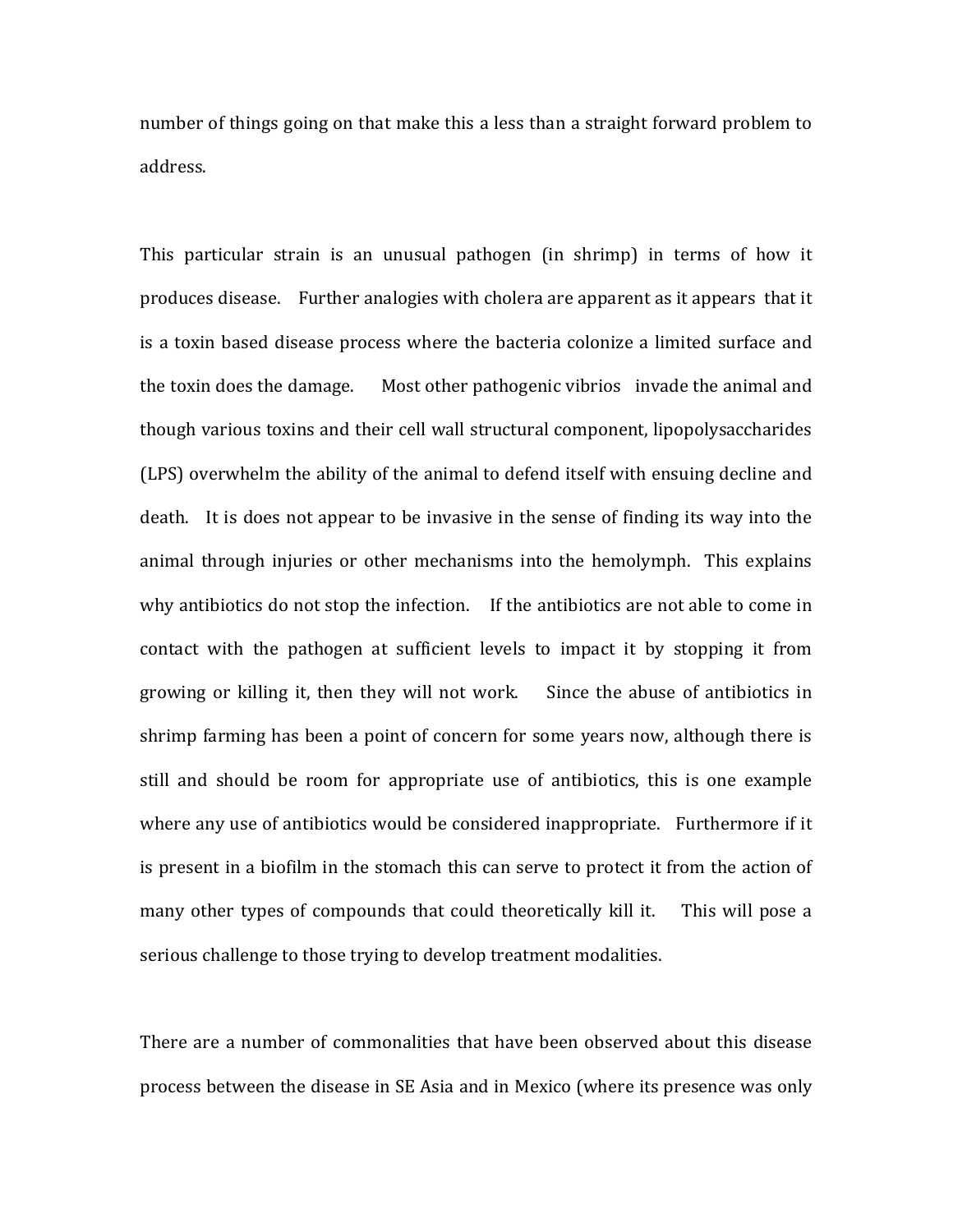recently confirmed despite its nearly destroying the industry over the course of many months). These observations provide some clues about what is going on and what potential approaches towards dealing with it might be.

It has been noted that when shrimp are reared in cages off of the pond bottoms in ponds where shrimp are dying from the disease they are unaffected. This suggests strongly that the disease is not being transmitted through the water column. If it were then it would make no difference. It has also been noted that when animals are held in nursery raceways even with the same water that is in the pond they do not typically develop the disease. Again the inference is that it does not spread via the water column in the ponds. This could be for any number of reasons although the most logical is that it never reaches high enough levels to be infective via the water column. Bacterial loads in ponds vary considerably. Ponds develop very complex ecosystems with many species of bacteria, algae, phytoplankton and zooplankton. Vibrios are always present at some levels, although even in the middle of outbreaks from obligate pathogens the levels are not typically very high (there are some exceptions to this). Attachment of this pathogen to various substrates could readily explain transmission.

Since there is no evidence to support that this bacteria causes a septicemia it is highly likely that molting disrupts the biofilm process. Given that it takes time for the bacteria to progress through the various stages of biofilm formation, this explains why we do not see the disease in hatcheries (although there does not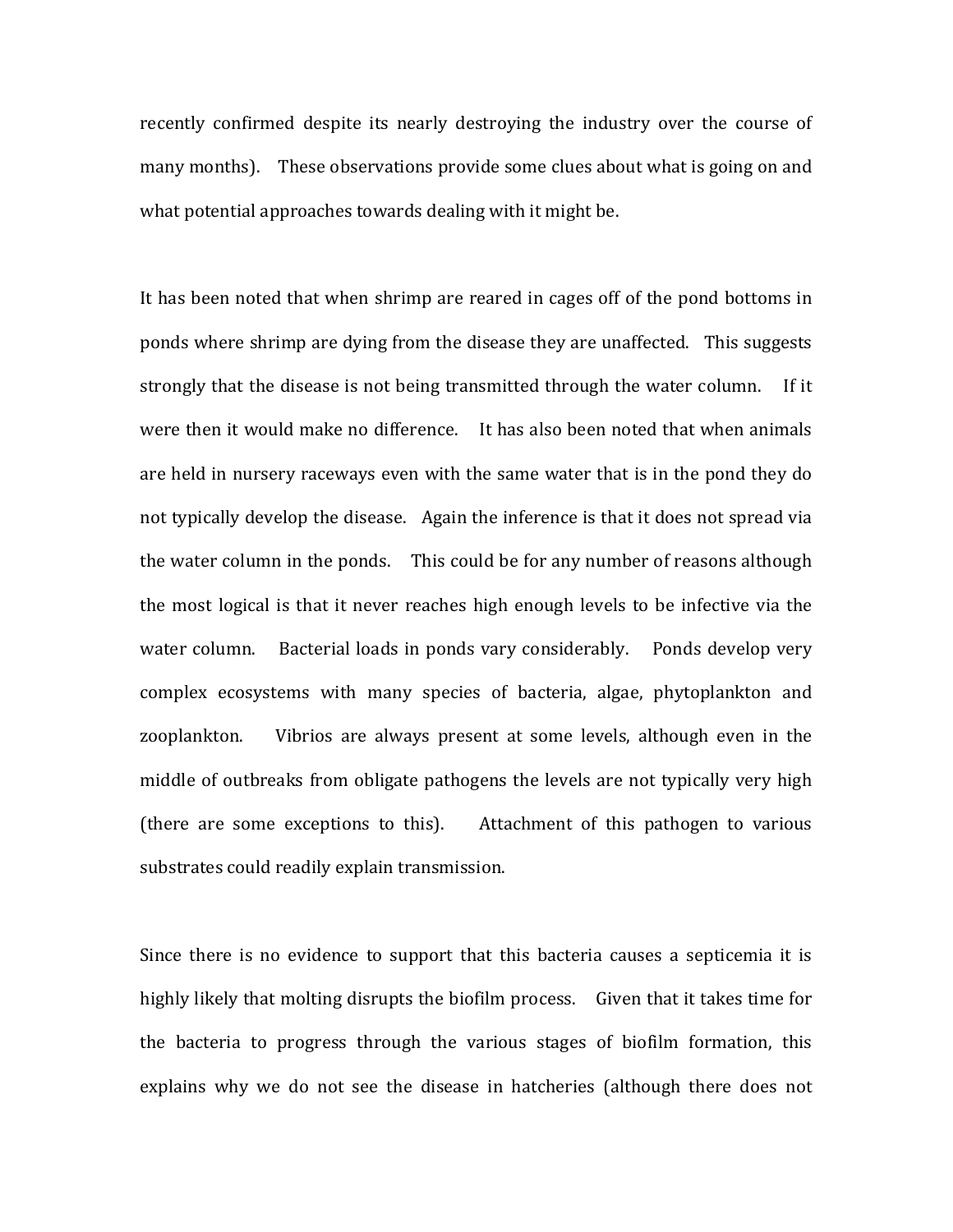appear to be any proof that it is even in the hatcheries). The fact that strains of *V*. *parahaemolyticus* are ubiquitous so it is not surprising to find them in hatcheries, in production tanks, in Artemia and algal production systems as well. No one has reported mortality in broodstock held in nuclear breeding facilities either, although there is no reason why, if the pathogen were present in larger animals, it could not kill them.

Another interesting observation from the field is that co-cultivating the shrimp with Tilapia seems to lessen the incidence and severity of the disease. It is common knowledge that Tilapia produce substances that are inhibitory to a variety of bacteria including vibrios. This is one of the attractive features of green water culture. The exact nature of these materials remains to be elucidated and while there are theories it seems that this is not an absolute effect. Some farms still report problems even when they co-cultivate with Tilapia.

Additional observations show that farms that use well water in some ponds and seawater (water not from wells) in other ponds only have the disease in the ponds where water from non-well water is used. This further supports the theory that the primary mechanism of movement of the pathogen is not between shrimp but through a host of vectors similar to what we see in cholera. Furthermore the incidence of the disease in farms that use water that is less than 5 ppt is much lower than in those with higher salinities. In that *Vibrio parahaemolyticus* strains do not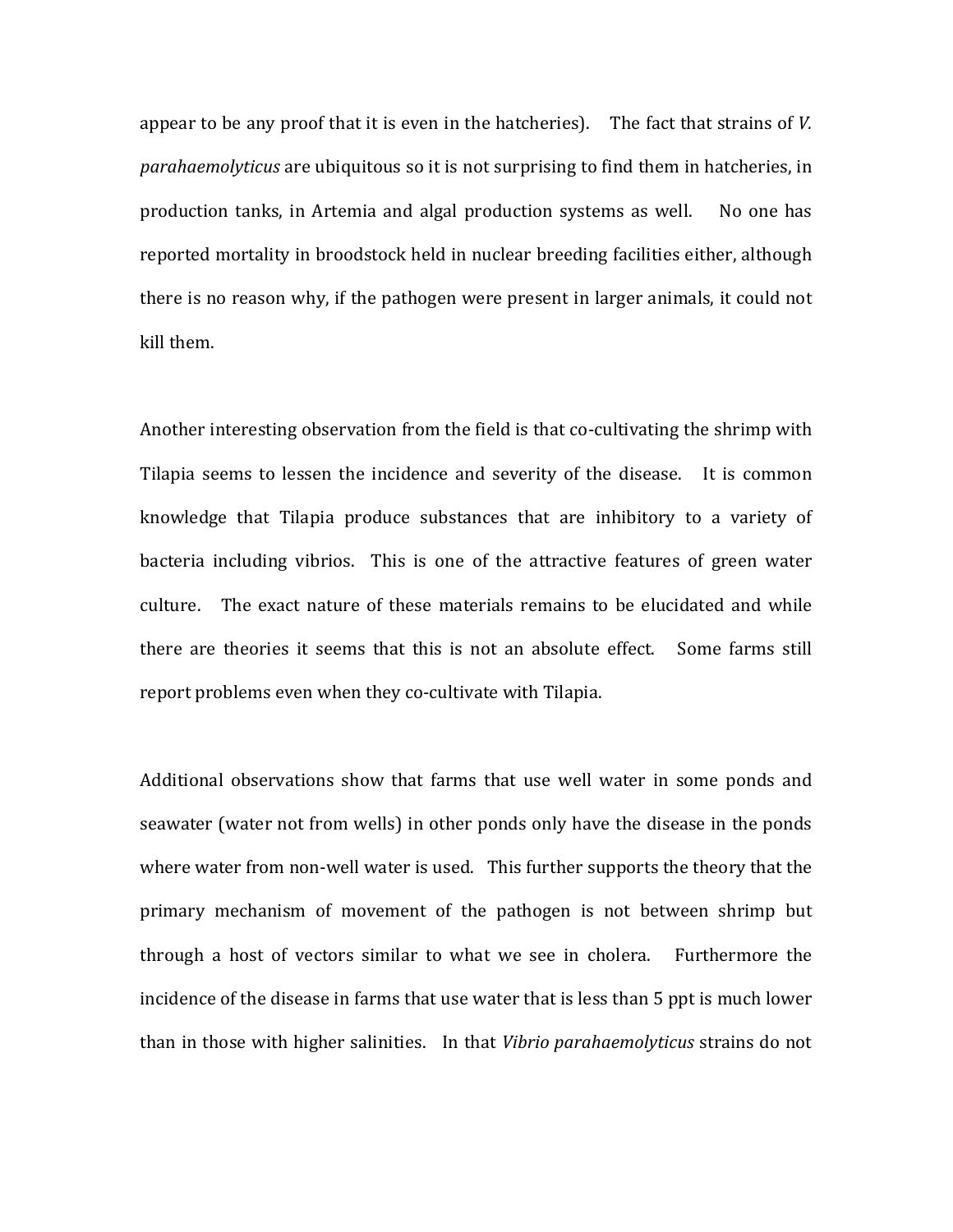typically grow in water that is less than about  $1\%$  sodium chloride  $(10$  ppt), this is expected. 

The role of a toxin-producing gene is of paramount importance and determining what the nature is of the toxin and how its production is controlled could be important in minimizing the impact. Toxins are often produced as the result of a phenomenon known as quorum sensing. Simply put this is a means by which bacteria communicate with each other. Toxins are often substances that are involved in the nutrition of the bacteria. The fact that they are toxic to specific hosts is not their primary function. It is a side effect of their being present.  $V$ . parahaemolyticus is a very well studied bacterium. There are thousands of publications in peer-reviewed literature that report on many different aspects of it. Many toxins have been identified and characterized and it is probable that the toxin that is damaging the HP is not something new.

Producing shrimp in stressful environments and using pseudoscientific cultural practices can play a role in the disease and its spread. The evidence suggests that many of the so-called probiotics that are widely marketed have little if any impact on the loads of vibrios in the environment. Eliminating the bacteria is impractical although one can develop strategies that favor the growth of more (a generality) benign vibrios (yellow) over those that have a greater potential for causing problems (green). Optimizing this while addressing the presence of potential vectors could lessen the impact. It is highly likely that AHPND will continue to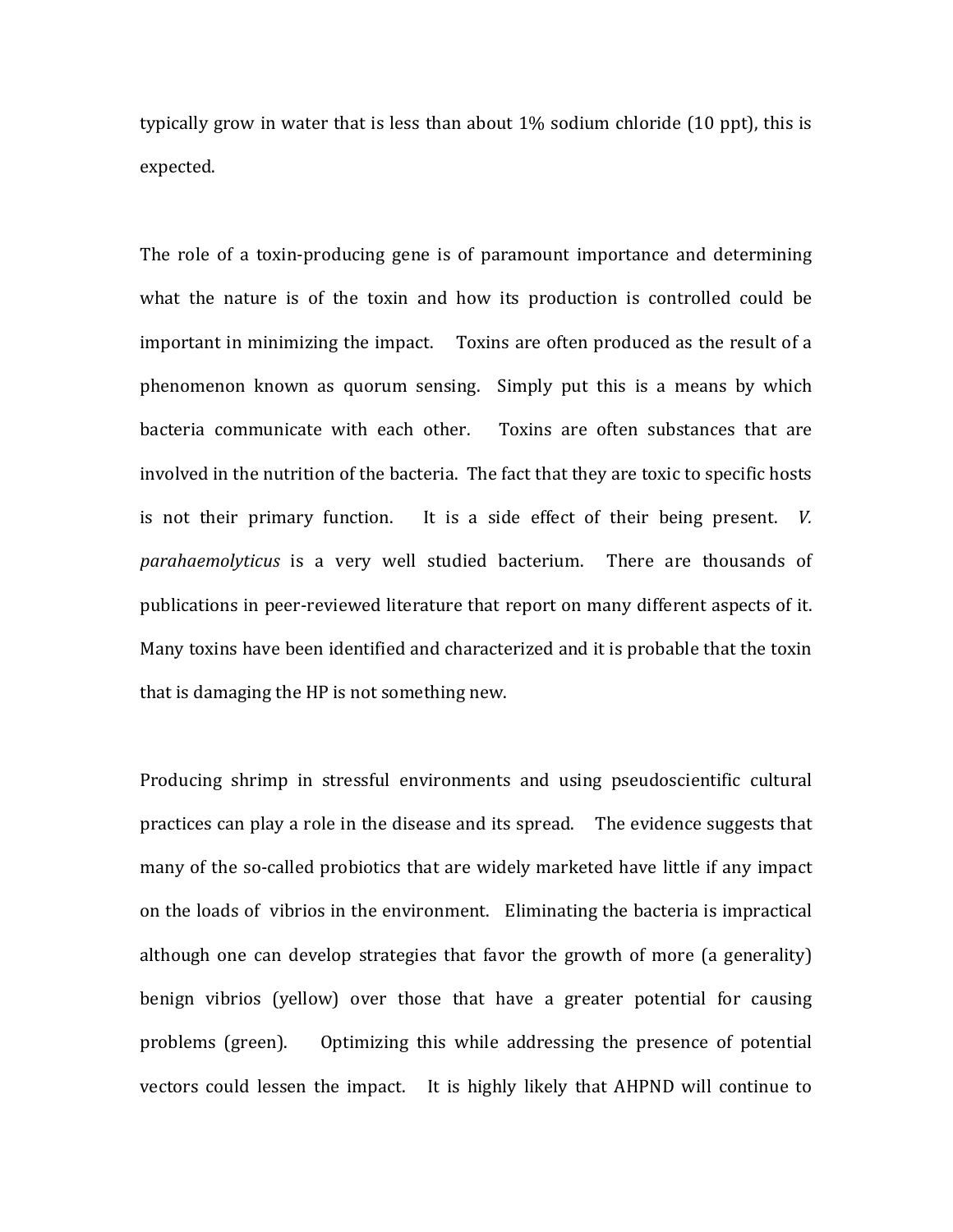spread. Successful control strategies will entail the use of a variety of tools and must include a far better understanding of where it is in the environment and how it moves. 

What are the options that the farmer has? At this time they are very limited. Despite press to the contrary this problem continues to persist in SE Asia. Some individuals and groups are claiming that broodstock and hatcheries are where the problem comes from. While there is no doubt that *Vibrio parahaemolyticus* strains are present in broodstock and throughout poorly biosecurity managed hatcheries, given the virtual ubiquitous nature of this bacteria strain and the very strong evidence that suggests that the etiologic agent of AHPND is being moved by vectors, it is not likely that the source of the disease is either of these sources. That does not mean that one should ignore biosecurity. Reasonable precautions should always be taken to lessen the loads of potential pathogens in these environments and indeed the technology to do this is well established. Tools have been available to impact vibrio loads in these environments for many years. Failure to be used is a result of a proliferation of pseudoscience and snake oil salesmen.

So for the sake of discussion if one can eliminate the hatchery as the source of the pathogen if not simply for the fact that shrimp molt daily in hatcheries making a stable biofilm problematic, the real issue becomes how does one control the vibrio on the farm. Considering the similarity to *V. cholerae* it makes sense that controlling ingestion of materials that contain the bacteria, whether it is detritus on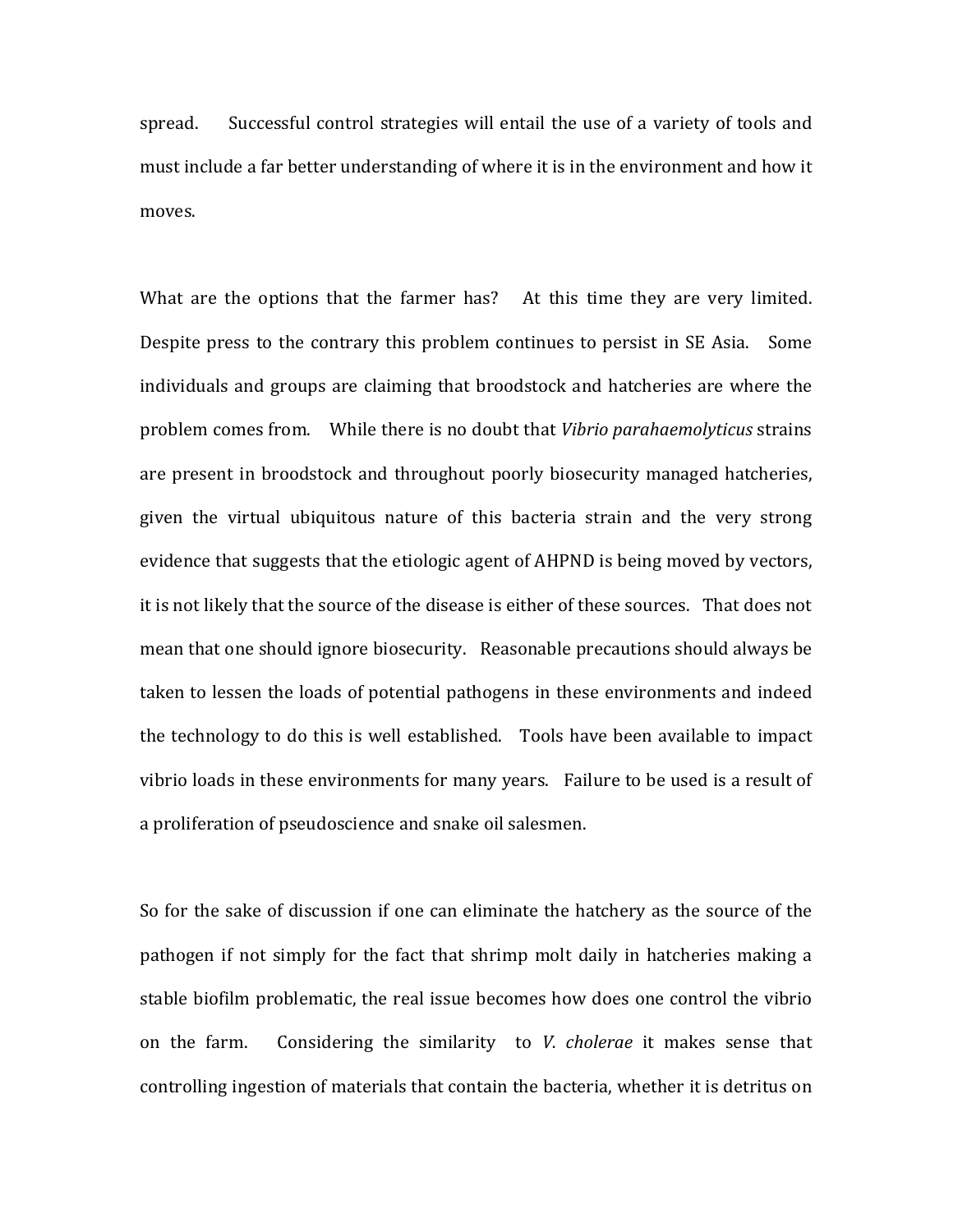pond bottoms, zooplankton or algae becomes part of an apparent solution. This could be confirmed experimentally by looking at the difference in susceptibility between traditional culture systems, semi-intensive and intensive to super intensive systems where there is no natural food present. If in super intensive systems the disease is not present this would be further evidence that the disease is not a waterborne problem.

Ideally the farmer needs to create conditions on their farm and in their animals that make it harder for the Vibrio to colonize the animal's stomach and for the toxin to produce the pathology that it does. This is unfortunately not as easy as it sounds. Theoretically, this can be done by changing the production paradigm and eliminating the niches that the bacteria occupies or making it more difficult for the shrimp to ingest high enough loads of the bacteria for the acute disease to develop. One possible approach might be to use much higher water exchange rates as this will flush out nutrients and bacteria. The widespread use of bacterial amendments in ponds apparently has had little if any impact and there are anecdotal reports that suggest that this may make the problem worse in some cases. This is complicated and may relate to the species of bacteria used, the delivery methods as well as timing and frequency of application as well as the use of supplements such as molasses which quite likely can also stimulate the growth of the etiologic agent of AHPND.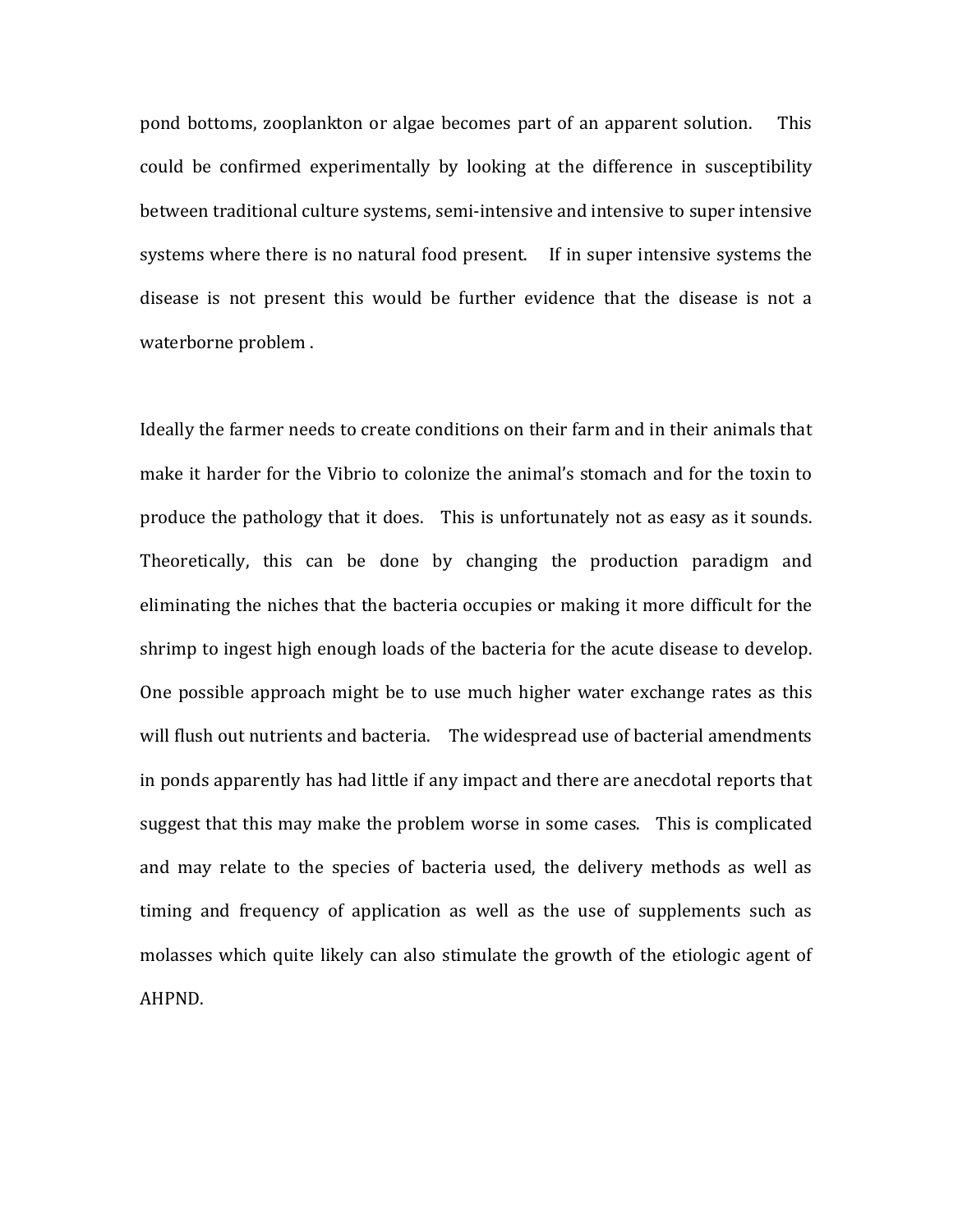Blocking attachment of the bacteria to the stomach wall and gastric mill warrants a closer look at as does the use of compounds that will kill the bacteria as they enter the host or even during the early stages of attachment. Likely a combination of several approaches might prove useful in limiting the impact. Unfortunately we cannot treat this like cholera. We can however, when and if probes that are specific for it become available, get some idea of where it is in the environment. There is strong evidence that strains of *Vibrio parahaemolyticus* occupy many of the same niches that *V. cholerae* does. The observation that this bacteria colonizes the stomach would at first thought suggest that one approach might be to feed the shrimp compounds that inhibit the bacterial growth. This would include antibiotics, monoglycerides and a host of other substances that are potentially inhibitory. Whether or not this will work may be related to the nature of the biofilm on the stomach. If the biofilm is typical of that noted in other bacteria then is it not likely that this approach will work. The bacteria will be protected by virtue of the biofilm. Timing of delivery would be critical and problematic.

There is much speculation about where this came from and what the reservoirs are in the environment. Shrimp farming by its very nature encourages the growth of vibrios. They are present naturally in all environments and there are complex mechanisms in place that typically moderate them. This balance has been disturbed and this could explain why this bacterium is able to proliferate at the expense of others. The widespread use of chlorination to eliminate the virus that causes WSSV and the vectors that might be present in the incoming water may be a contributing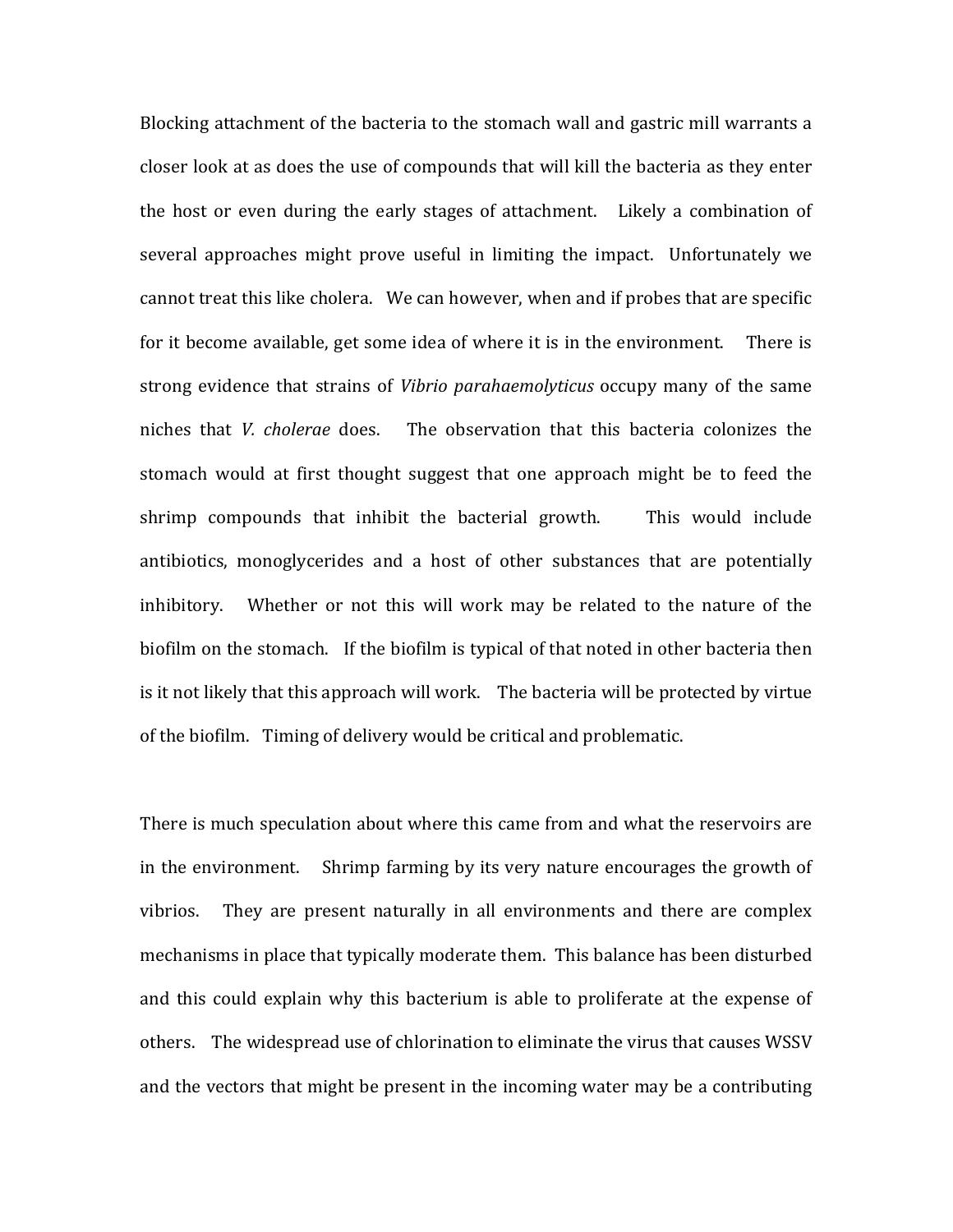factor since this practice is altering the pond microbial ecology. It is well documented that chlorine increases the ease of which organic matter is assimilated and there are reports that this may stimulate bacteria that form biofilms. The irony in this is that the use of chlorine is not the most effective approach towards controlling the viral loads and that the role of secondary bacterial infections in animals that are weakened by the virus may be more important in determining the outcome of the disease process than the presence of the virus itself. Some of the vectors produce cysts that are buried deep in sediments and it is common knowledge that within a few weeks post-chlorination the virus is easy to find in vectors and the environment again. Whether or not active disease ensues is environment dependent.

The preponderance of evidence to date suggests that exclusion where possible and appropriate management of ecosystems might offer some hope. Many people are dumping anything into the ponds that they can get their hands on and into the shrimp as well. This shotgun approach, even if it were successful on a limited scale does not allow a ready determination of what if any approach is successful in limiting the disease process. What is clear is that the problem is likely moved through many different vectors in the water and that shrimp consuming the bacteria plays a critical role in the disease process. I would not expect that all shrimp would be universally affected to the same extent. Affected animals may not all necessarily die although they may grow poorly, have poor feed conversions, etc.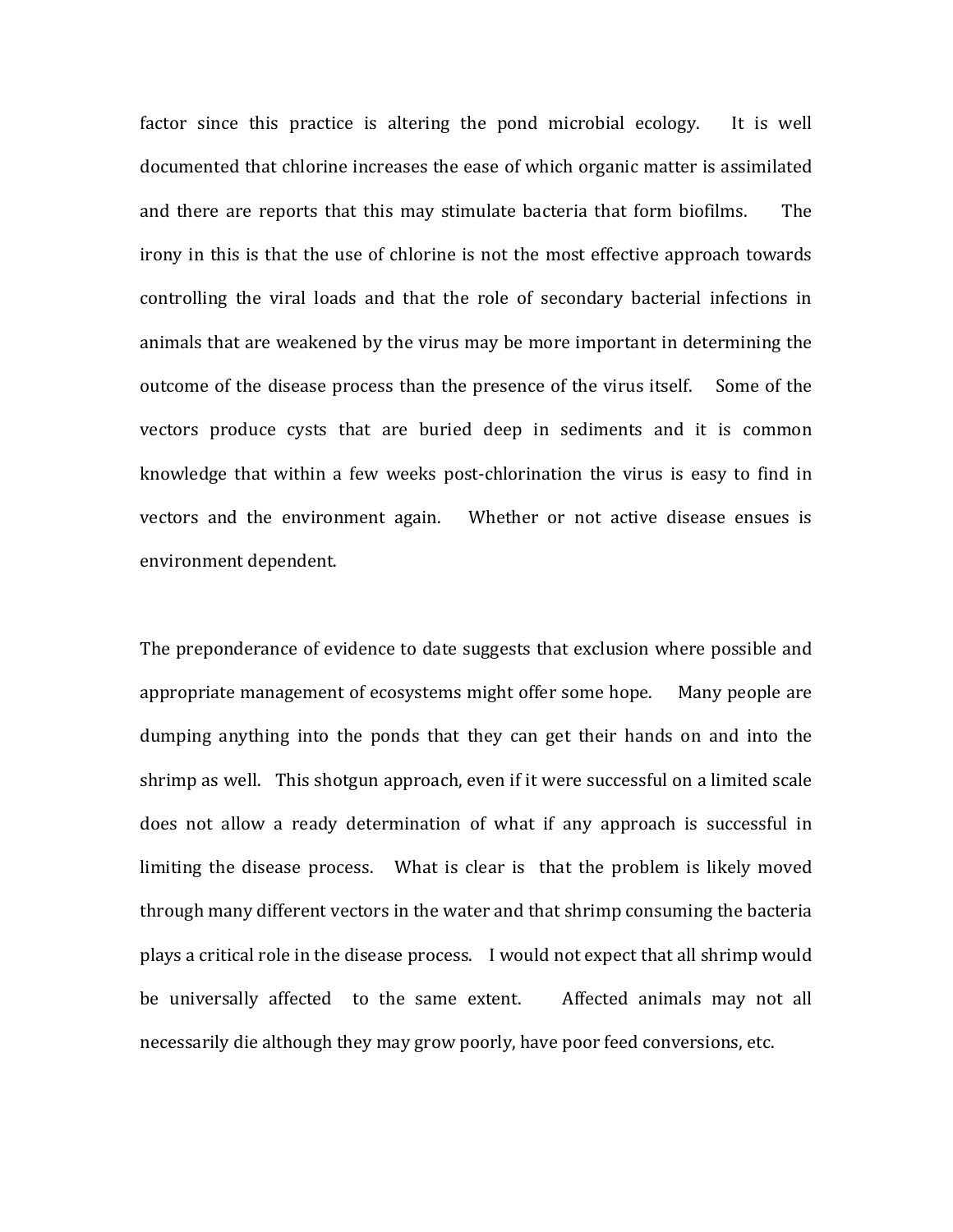Aquatic ecosystems are complex and manipulation of these systems along with what most experienced aquaculturists would know is a foolish practice regardless of purported safeguards (using effluent for influent), likely allowed this bacteria to dominate in a few ponds. From there it readily spread much as cholera has and will again. However unlike cholera the problem appears to be chronic and as long as animals are recolonized with this particular pathogen(s) the problem will persist. Any practice that is aimed at impacting this process should be useful in lessening the impact the disease.

To conclude, there are many anaologies between the etiologic agent of AHPND and *V.* cholerae. Foolish cultural practices could have led to the initial transfer of genetic material that allowed a strain with this particular properties to develop and propagate itself. The pathogen is readily spread through the water by a myriad of vectors. The pathogen has been able to establish itself and will continue to spread. As things of this nature go, it is not inconceivable (although unlikely) that the problem will self limit. It is not likely that genetic selection will allow the development of shrimp strain(s) that are able to tolerate the toxin and since it binds to chitinous surfaces it is not likely that this will change.

Controlling the pathogen will require a combination of environmental manipulation techniques that allow the balance to be restored, changing the production paradigm in areas where the problem is endemic and the balance can not be restored. Tools that lessen the overall load of vibrios at any and all stages of the shrimp production